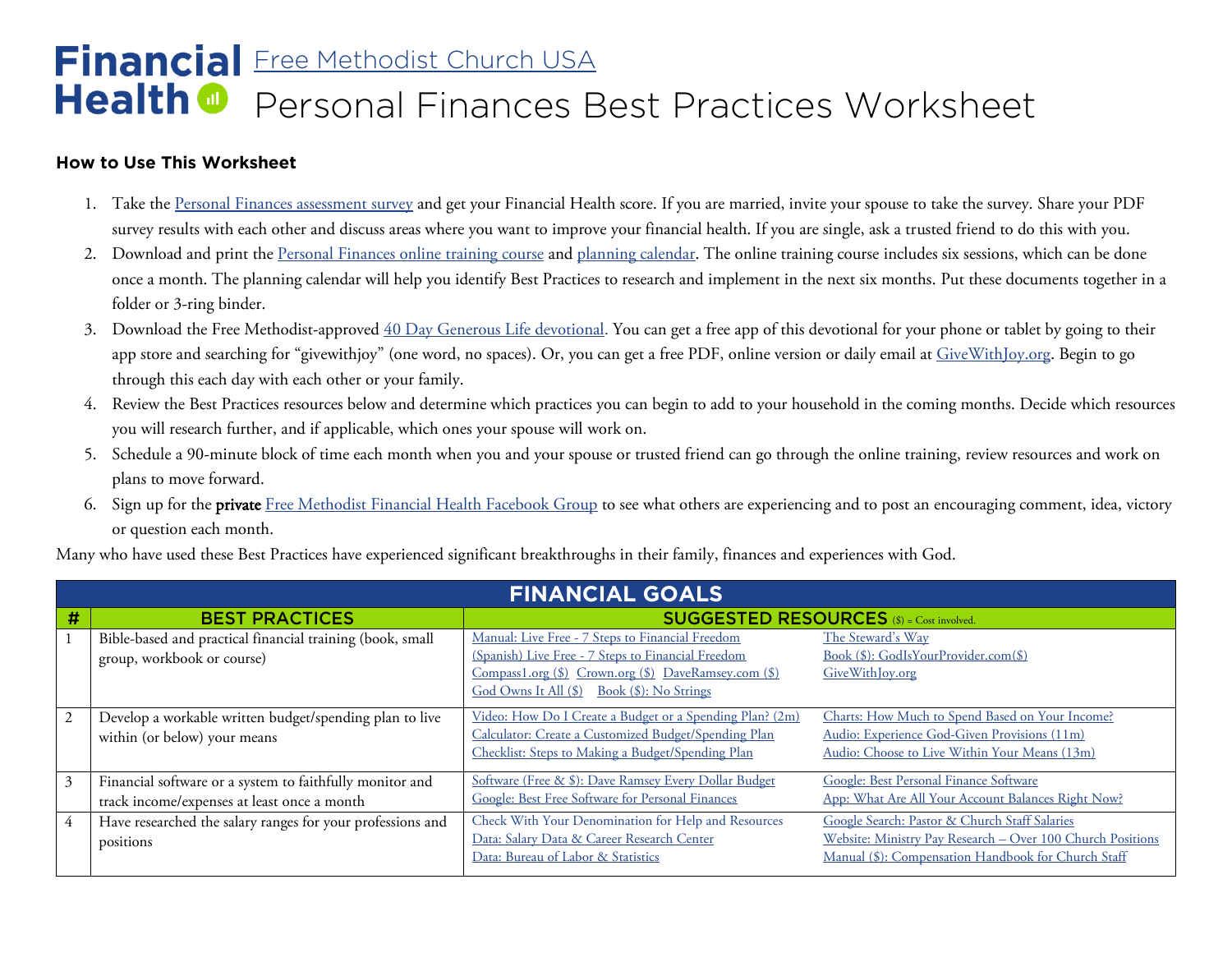| 5              | Develop financial goals for the next 1, 3, 5, 10+ years   | See FMF Financial Services for Help and Resources                                                         | Video: Handling Different Goals Between Spouses? (2m)                                                   |
|----------------|-----------------------------------------------------------|-----------------------------------------------------------------------------------------------------------|---------------------------------------------------------------------------------------------------------|
|                |                                                           | Video: Why Should We Set Financial Goals? (2m)                                                            | Video: Why Don't People Set Financial Goals? (2m)                                                       |
|                |                                                           | Video: How Do You Set Financial Goals? (2m)                                                               | Manual: Live Free - 7 Steps to Financial Freedom                                                        |
|                |                                                           | Video: What Financial Goals Should I Set? (2m)                                                            | Video: Tips for Goal Setting (3m)                                                                       |
|                |                                                           | Video: Is There a Right \$ Lifestyle for a Christian? (2m)                                                |                                                                                                         |
|                |                                                           | Video: How Much is Enough? (2m)                                                                           |                                                                                                         |
| 6              | Helpful financial resources and trusted advisor/s to help | See FMF Financial Services for Help and Resources                                                         | Video: How to Find Info on a Financial Advisor? (1m)                                                    |
|                | with financial decisions                                  | Videos: Financial & Tax Guidance for Clergy                                                               | Video: How to Know if a Financial Advisor is Trustworthy?                                               |
|                |                                                           | Book (\$): Zondervan Ministers Tax & Financial Guide                                                      | Vendors: Suggested Sources for Financial Advisors                                                       |
|                |                                                           | Video: What to Look for in a Financial Advisor? (4m)                                                      |                                                                                                         |
|                | Free credit score and report                              | Credit Karma                                                                                              |                                                                                                         |
| $\, 8$         | Know your net worth and update it at least once a year    | App: What Are All Your Account Balances Right Now?                                                        | Excel Spreadsheet: What is Your Net Worth Right Now?                                                    |
| $\overline{9}$ | Current and legally-binding will and estate plan          | See FMF Gift Plan for Help and Resources                                                                  |                                                                                                         |
|                |                                                           | Article: Top 10 Estate Planning Mistakes                                                                  |                                                                                                         |
|                |                                                           |                                                                                                           |                                                                                                         |
| 10             | Know each other's financial personality/temperament       | <b>Survey: 5 Different Money Personalities</b>                                                            |                                                                                                         |
| 11             | Know what to do on a monthly, quarterly and annual basis  | Checklist: What to Do on a Monthly, Quarterly, and Annual                                                 |                                                                                                         |
|                | to improve our financial health                           | Basis to Improve Your Financial Health                                                                    |                                                                                                         |
| 12             | Research and practice ways to make extra income           | Article: 101 Ways to Make Extra Money Online                                                              | Article: Finding the Perfect Second Job for a Pastor                                                    |
|                |                                                           | Article: 5 Ways Pastors Can Make Extra Money                                                              | Article: Eight Reasons to be a Bi-vocational Pastor or Staff                                            |
|                |                                                           | Audio: Advantages of Bi-vocational Pastors and Staff (21m)                                                | Article: Easy Ways to Make Money Selling Things Online                                                  |
|                |                                                           | eBook: Become an Online Content Expert and Make Money                                                     | Web: Work from Home Moonlighter's Guide (50+ Sources)                                                   |
|                |                                                           | <b>Article: Ministers and Working Spouses</b>                                                             |                                                                                                         |
|                |                                                           |                                                                                                           |                                                                                                         |
|                |                                                           |                                                                                                           |                                                                                                         |
|                |                                                           | <b>LIFESTYLE EXPENDITURES</b>                                                                             |                                                                                                         |
|                |                                                           |                                                                                                           |                                                                                                         |
| 13             | Faithfully give to God as first financial priority        | App: 40 Day Generous Life Bible Devotional<br>Article: Count Your Blessings - Pathway to Provisions & Joy | Videos: Wise Giving Q&A Video Series (1-2 mins each)<br>Video: True "Tither's Support Group" Story (6m) |
|                |                                                           |                                                                                                           |                                                                                                         |
| 14             | Affordable place to live (mortgage payment or rent 20-    | Charts: How Much to Spend Based on Your Income?                                                           | Video: How Much Can I Afford to Pay for Housing? (1m)                                                   |
|                | 25% of your paycheck/s)                                   | Video: Should I Get a Big House? (1m)                                                                     | Video: Important Factors in Taking Out a Mortgage (2m)                                                  |
|                |                                                           | Video: Best Car for Me to Drive? (2m)                                                                     | Video: Are Low-interest Rates on Cars a Good Idea? (1m)                                                 |
| 15             | No car payments                                           | Video: New Car vs. Used Car? (2m)                                                                         | Video: Stop Car Payments for Life & Retire Rich (5m)                                                    |
|                |                                                           | Video: Should I Buy or Lease a Car? (2m)                                                                  |                                                                                                         |
|                |                                                           |                                                                                                           |                                                                                                         |
| 16             | Be "in agreement" when making purchases or financial      | Audio: Importance of Spouses Being in Agreement (13m)                                                     | Article: 3 Things Needed When You Don't Agree                                                           |
|                | decisions                                                 | Article: What to Do When Spouses Don't Agree on Money?                                                    |                                                                                                         |
| 17             | Pray together over financial needs and decisions          | Audio: The Spiritual Power of Being in Agreement (13m)                                                    | Audio: Great Needs Are Opportunities for God to Work (4m)                                               |
|                |                                                           | Audio: The Difference Between Provisions vs. Money (7m)                                                   |                                                                                                         |
| 18             | Understand "God is bigger than money" and that he has     | Audio: God is Bigger Than Money (7m)                                                                      | Audio: The Wealth of the Sinner (11m)                                                                   |
|                |                                                           | Article: Count Your Blessings - Pathway to Provisions & Joy                                               | Audio: Treasures of Darkness (7m)                                                                       |
|                | many ways to provide                                      | <b>Article: God's Creative Provisions</b>                                                                 |                                                                                                         |
|                |                                                           |                                                                                                           |                                                                                                         |
| 19             | Find ways to save money and get the best deals            | Article: Biblical Insights for Godly Lifestyle Adjustments                                                | <b>Articles Subscription: Mary Hunts Money Saving</b>                                                   |
|                |                                                           | Articles: Ideas for Saving Money on Lifestyle Expenses                                                    | Article: 7 Places to Find Free or Long Lost Money                                                       |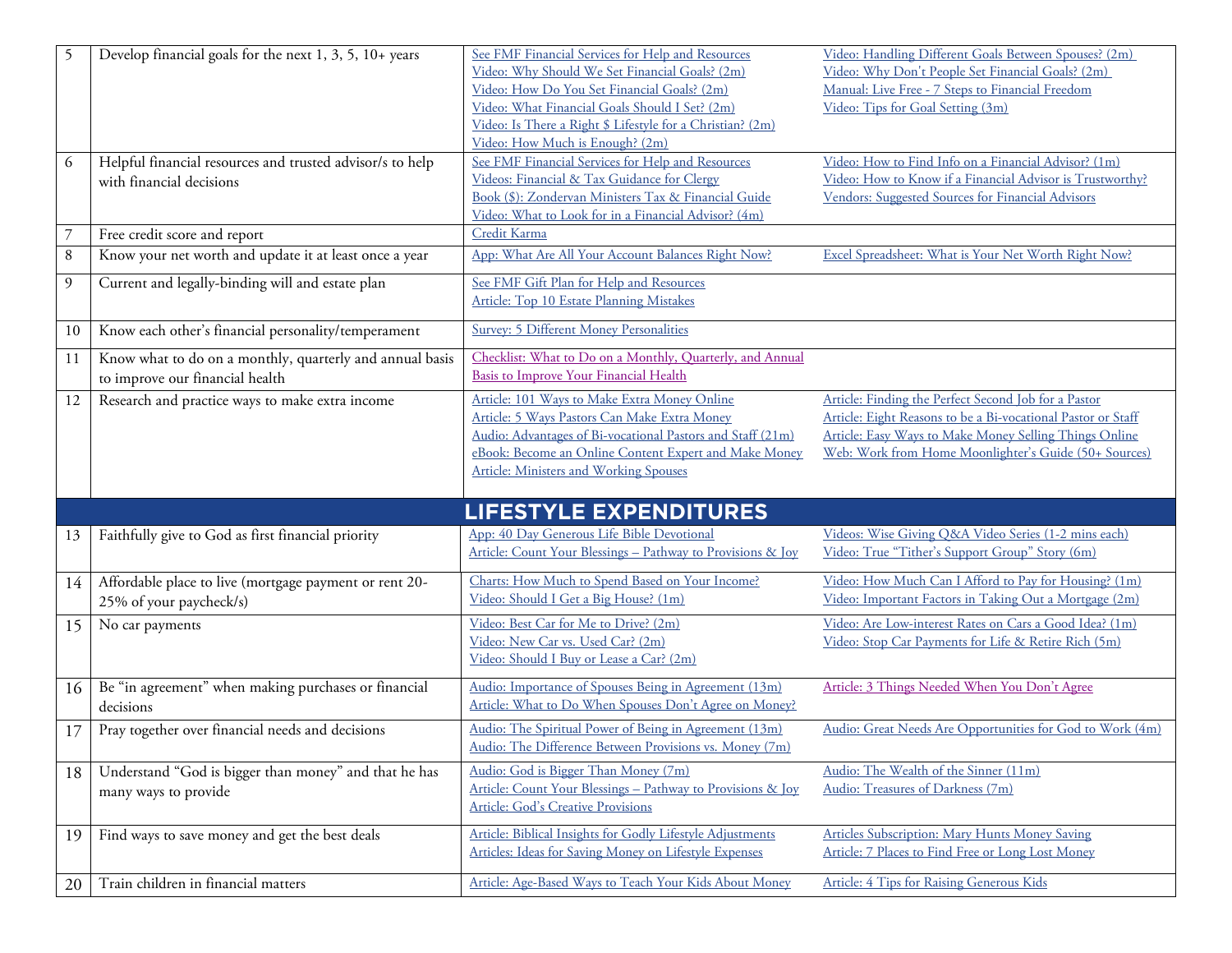| <b>DEBT &amp; BORROWING</b> |                                                                                                                                                                                                                                                   |                                                                                                                                                                                                                                                                                 |                                                                                                                                                                                                                                                                            |  |
|-----------------------------|---------------------------------------------------------------------------------------------------------------------------------------------------------------------------------------------------------------------------------------------------|---------------------------------------------------------------------------------------------------------------------------------------------------------------------------------------------------------------------------------------------------------------------------------|----------------------------------------------------------------------------------------------------------------------------------------------------------------------------------------------------------------------------------------------------------------------------|--|
| 21                          | Have a clear understanding of the dangers of debt                                                                                                                                                                                                 | Article: 20 Symptoms of Financial Bondage<br>Video: What are the Dangers of Debt? (5m)                                                                                                                                                                                          | Video: What are the Spiritual Dangers of Debt? (2m)<br>Video: How Does Overspending Reduce Future Lifestyle?(1m)                                                                                                                                                           |  |
| 22                          | Understand timeless rules about borrowing                                                                                                                                                                                                         | Video: What are the Three Rules for Borrowing Money?(4m)<br>Video: What is a Biblical View of Debt? (2m)                                                                                                                                                                        | Video: What is Good Debt vs. Bad Debt? (3m)                                                                                                                                                                                                                                |  |
| 23                          | Have a systematic plan to pay off any unpaid bills, loans,<br>and credit cards and know how to avoid debt in the future                                                                                                                           | Article: Govt Program for Ministers to Pay Off Student Loan<br>Video: How Do I Get Out of Credit Card Debt? (2m)<br>Video: Best Investment Ever: Pay Off Credit Cards (1m)<br>Video & Excel Spreadsheet: Debt-payoff Calculator<br>Audio: Trusting Christ More than Credit (8m) | Calculator (\$): Make a Plan to Pay Off ALL Your Debts<br>Articles: Dave Ramsey Ideas for Getting Out of Debt<br>Vendor (\$): Christian Agency - Debt Consolidation<br>Vendor (\$): Attorney Renegotiation of Debts<br>Calculator: How to Accelerate Your Debt Payoff Plan |  |
|                             |                                                                                                                                                                                                                                                   | <b>SAVINGS - INSURANCE - INVESTING - RETIRING</b>                                                                                                                                                                                                                               |                                                                                                                                                                                                                                                                            |  |
| 24                          | Minimum of a \$1,000 in an emergency savings fund                                                                                                                                                                                                 | Article: 9 Ways to Build Your Emergency Fund<br>Article: What is the 10-10-80 Financial Plan                                                                                                                                                                                    | Article: Automate Savings for Your Best Money Year Ever                                                                                                                                                                                                                    |  |
| 25                          | Clear understanding between the difference of savings vs.<br>investing and practicing both                                                                                                                                                        | See FMF Financial Services for Help and Resources<br>Video: The Difference Between Saving vs. Investing? (2m)                                                                                                                                                                   | Video: Is Long or Short Term Savings More Important? (4m)<br>Webinar: Investments Basics 101 (39m)                                                                                                                                                                         |  |
| 26                          | Regularly put money into savings for future expenses,<br>purchases, and life events                                                                                                                                                               | Article: The Secret to Saving Money<br>Chart: How Much is 3-6 Months of Emergency Savings?                                                                                                                                                                                      | Video: Eliminate Car Payments for Life and Retire Rich<br>Google Search: 100 Ways to Save Money                                                                                                                                                                            |  |
| 27                          | Affordable health insurance coverage available to address<br>our family's medical needs                                                                                                                                                           | Check with Your Denomination or Employers<br>HealthCare.gov Website for Finding Health Insurance<br>New Law - Congress allows churches to reimburse for<br>medical premiums/expenses                                                                                            | Article: Understanding Health-Care Sharing Ministries<br>Vendor (\$): Christian Health Care Ministries<br>Vendor (\$): Samaritan Ministries<br>Vendor (\$): Christian Care Ministry                                                                                        |  |
| 28                          | Review insurance needs and pricing (life, disability, car,<br>home, etc.) with a trusted financial company or advisor<br>and have affordable and adequate coverage (example: term<br>insurance at least 10x's the primary earner's annual salary) | Check with Your Denomination for Resources and Services<br>Calculator: How Much Life Insurance Do You Need?<br>Article: Do You Need Disability Insurance?<br>Article: Understanding long-term care insurance?                                                                   |                                                                                                                                                                                                                                                                            |  |
| 29                          | Systematic plan to help our children with college,<br>vocational training, or starting a business                                                                                                                                                 | See FMF Financial Services for Help and Resources<br>Video: College is Getting Close and I Have No Savings<br>Article: 5 Ways to Pay for Your Children's College w/o Loans<br>Article: Ways to Get a College Degree Without Debt                                                | Article: 9 Lies Exposed About College Student Loans<br>Article: Helping Your Children into Adulthood<br>Article: Roth IRA or 529 Savings for College Savings?<br>Website: Vocational Training for Low-Income Young Adults                                                  |  |
| 30                          | Meet with a trusted financial professional to help with<br>retirement planning and have put plans in place to help<br>meet these needs                                                                                                            | See FMF Financial Services for Help and Resources<br>Free Online Retirement Assessment<br>Video: Will I Ever Have Enough to Retire?<br>Video: How Much is Enough for Retirement?                                                                                                | Calculator: Estimate Your Future Social Security Checks<br>Video: Tell me about IRAs, 401ks, and 403bs                                                                                                                                                                     |  |
| 31                          | Discussed and put lifestyle plans in place for our<br>retirement years                                                                                                                                                                            | See FMF Financial Services for Help and Resources<br>Free Online Retirement Assessment                                                                                                                                                                                          |                                                                                                                                                                                                                                                                            |  |